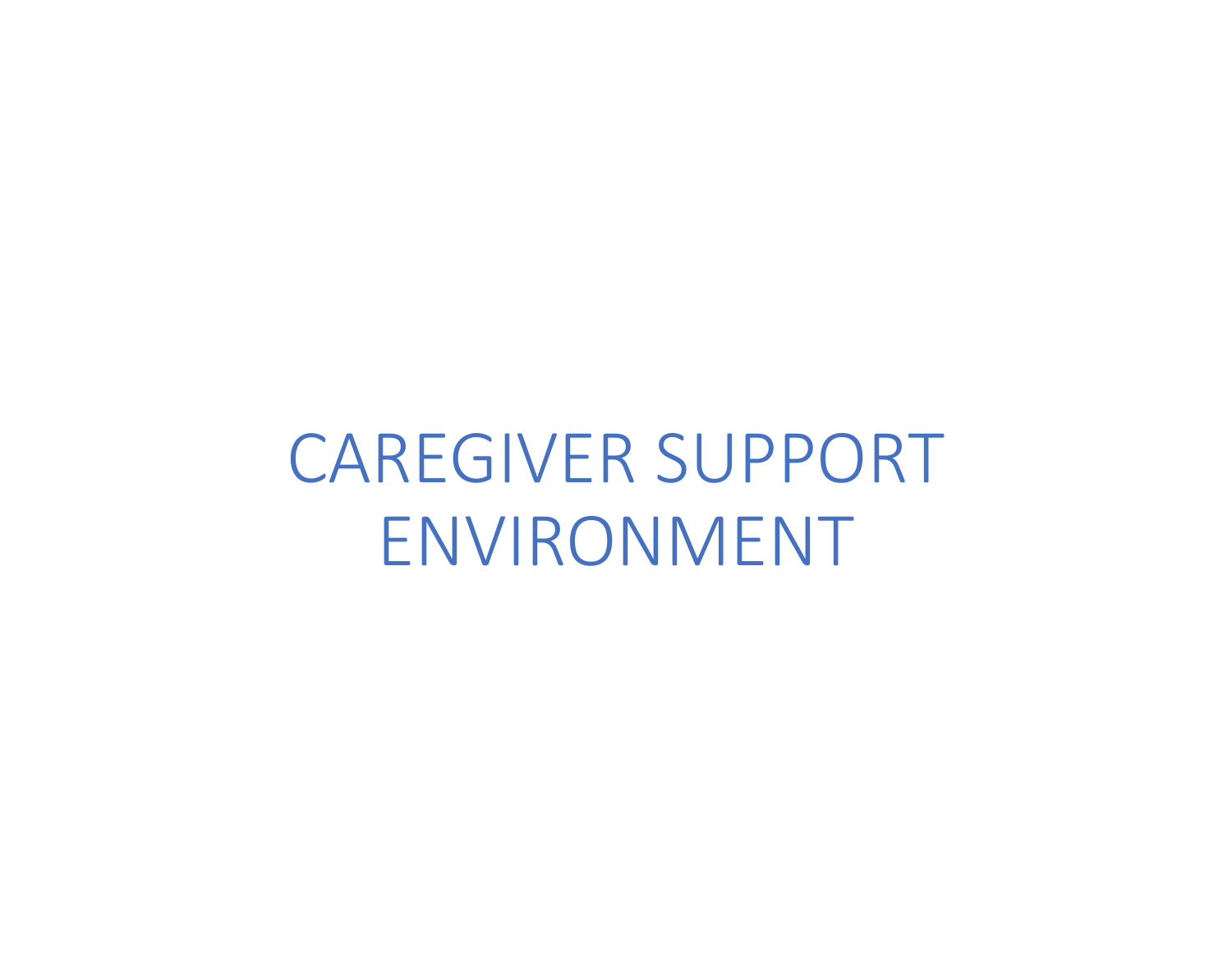

# Support Environment from friends and family (%)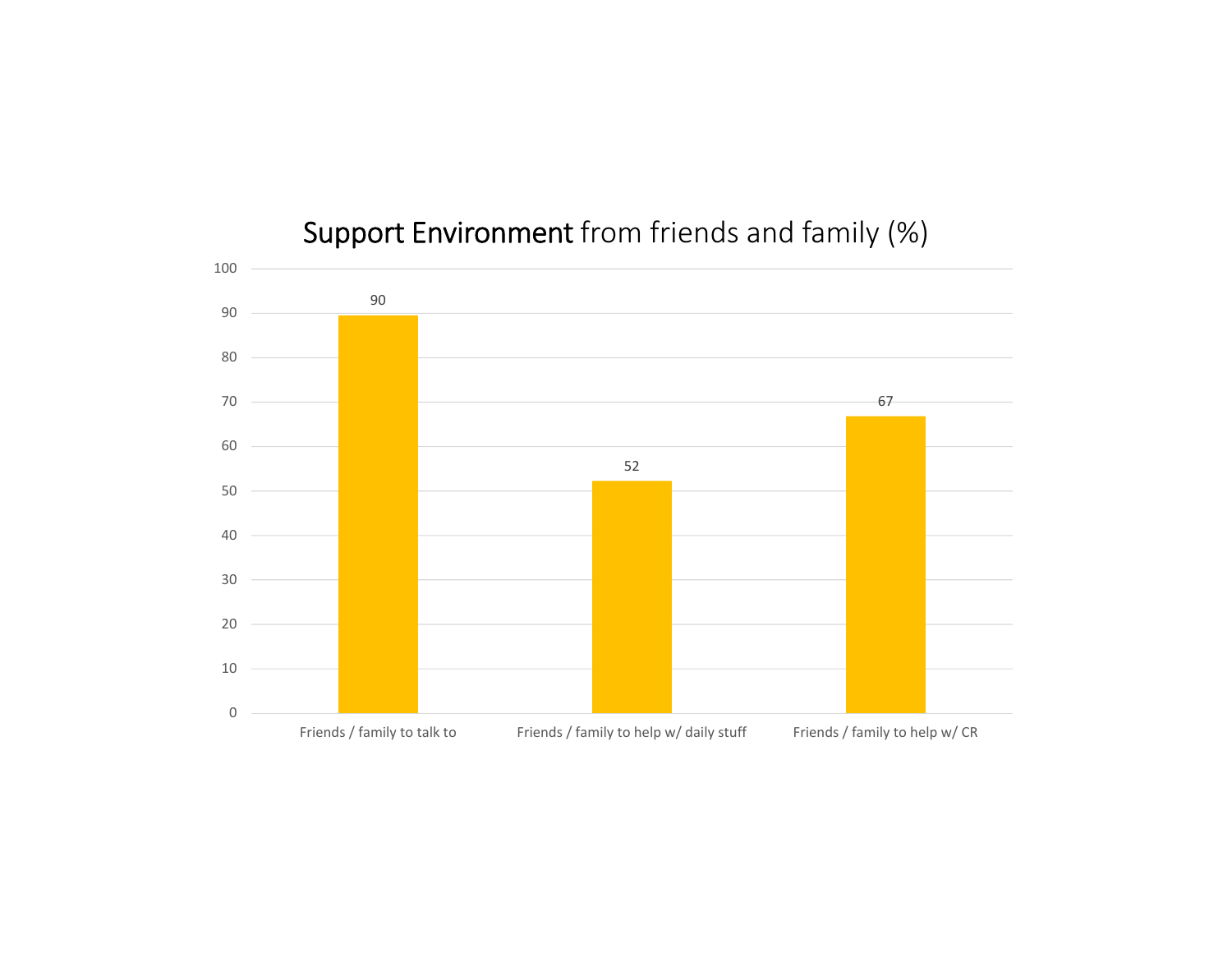

# Support Services used by caregiver in last year (%)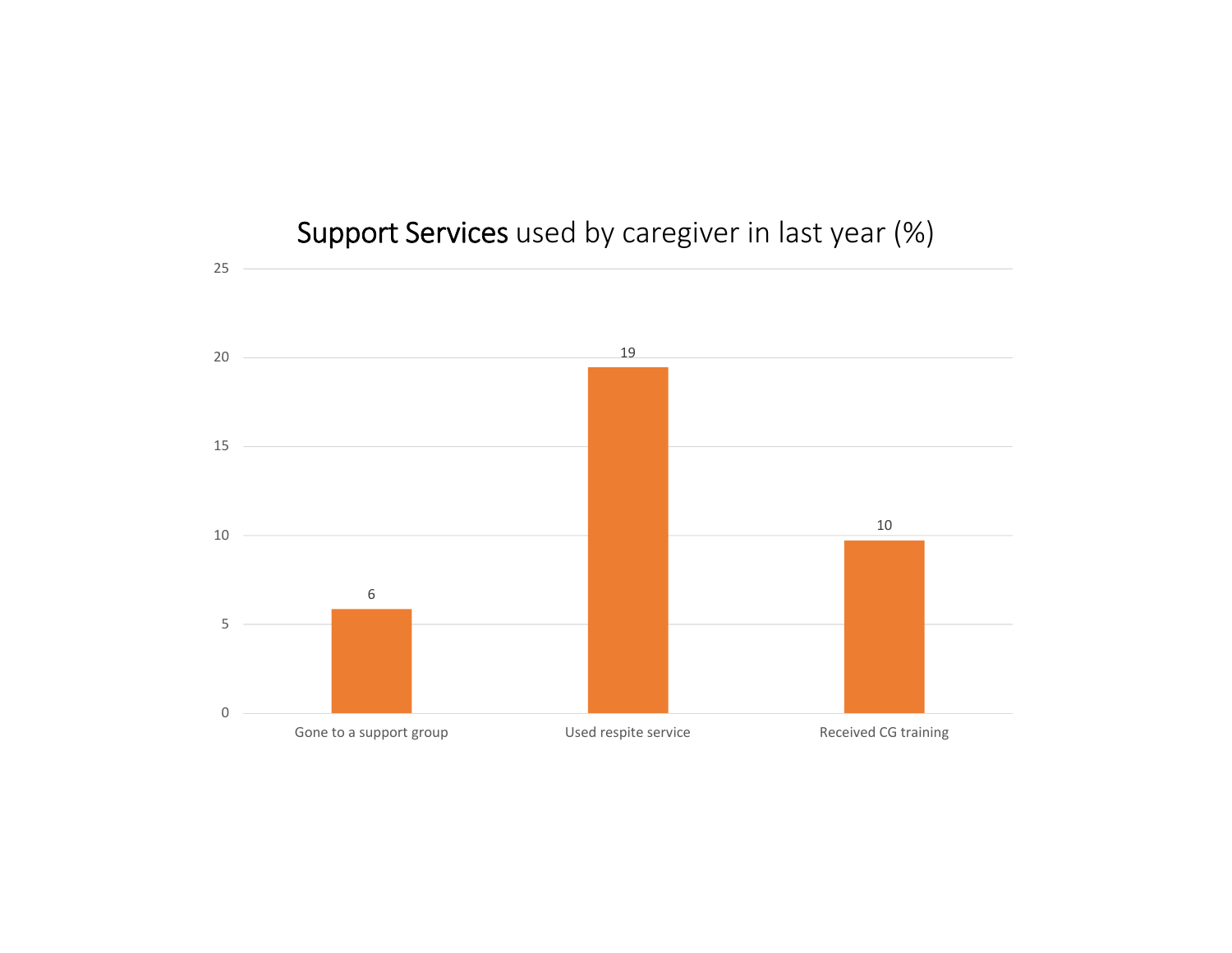

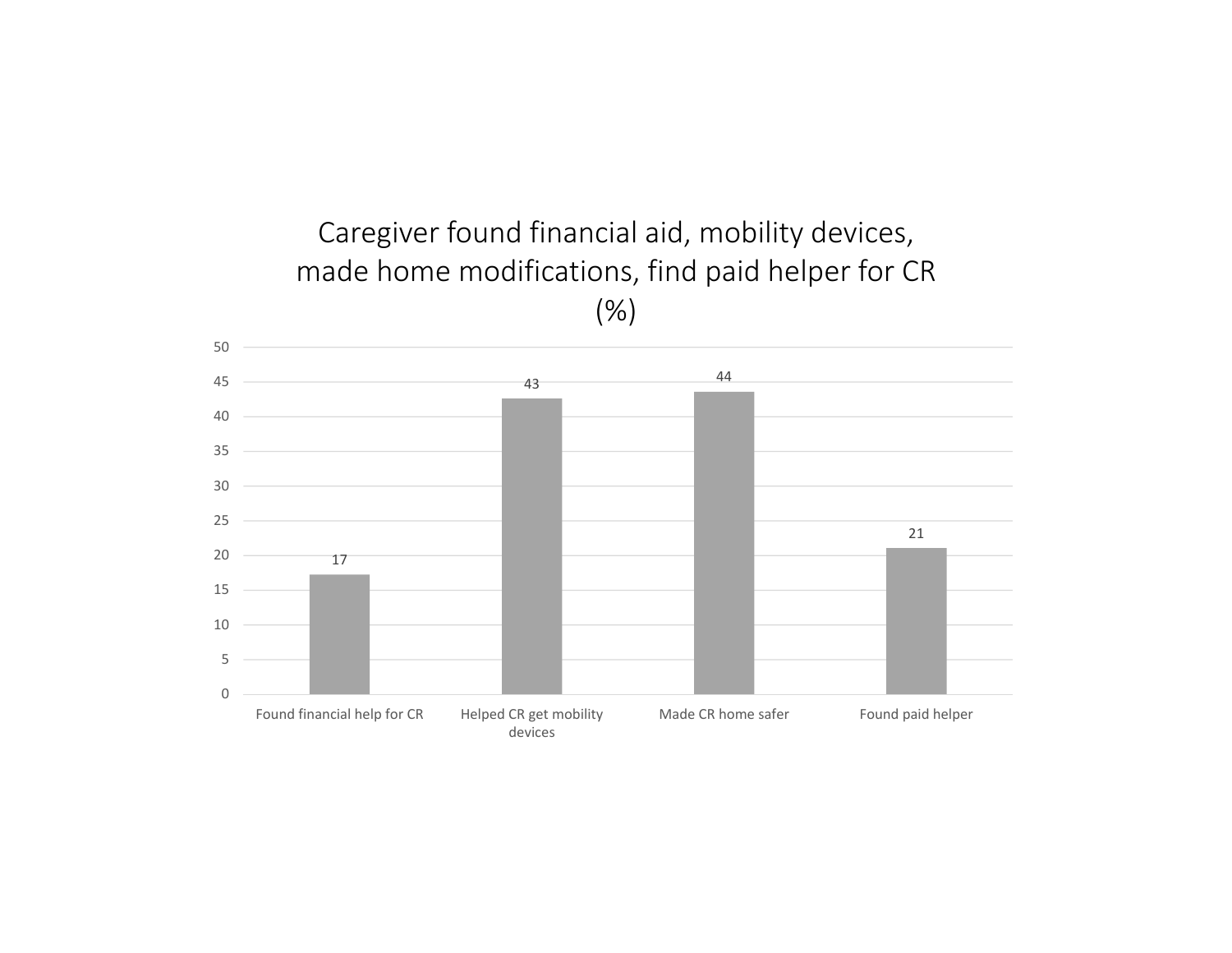# Number of family friends that help caregiver care for care recipient (among those reporting other helpers) (%)

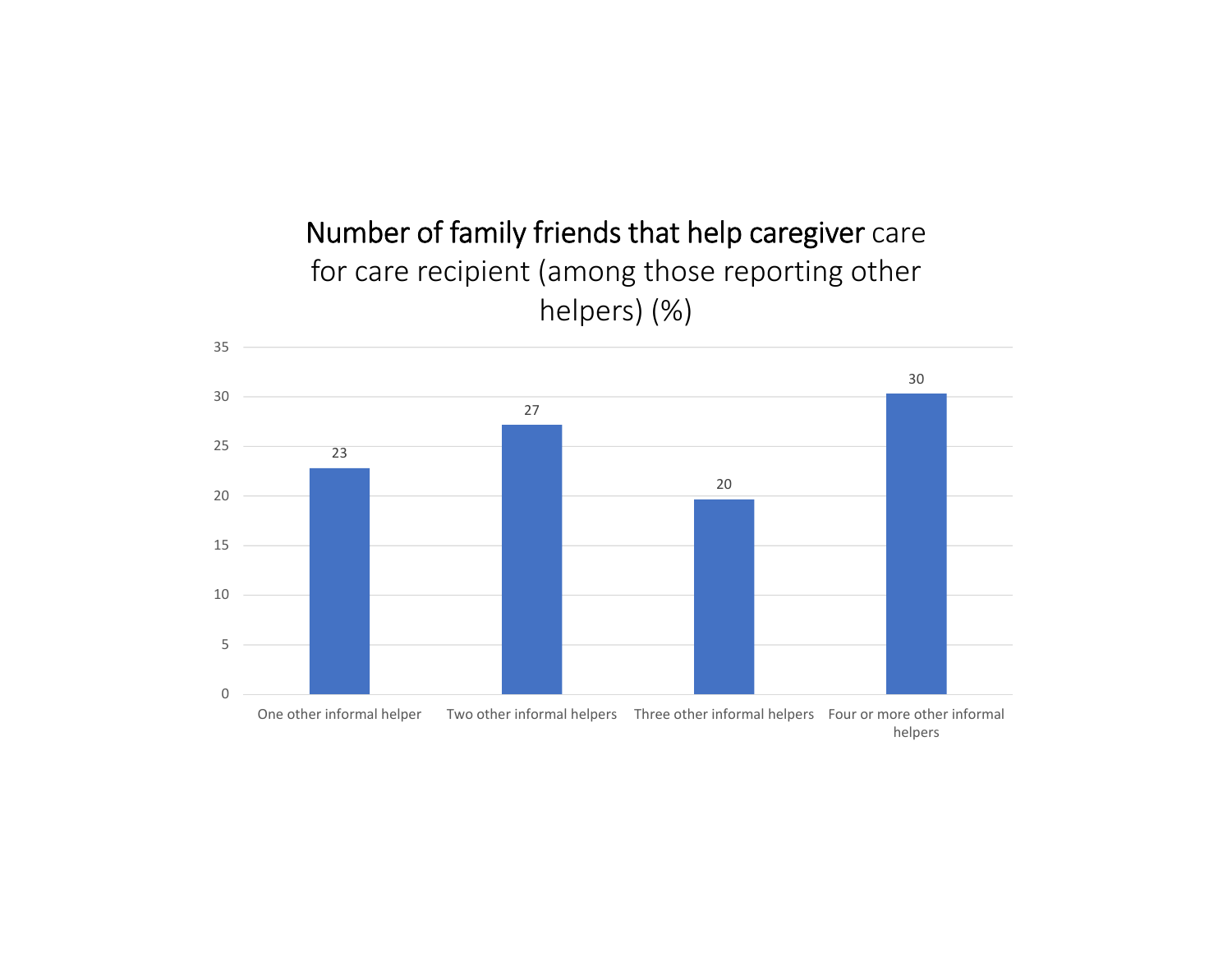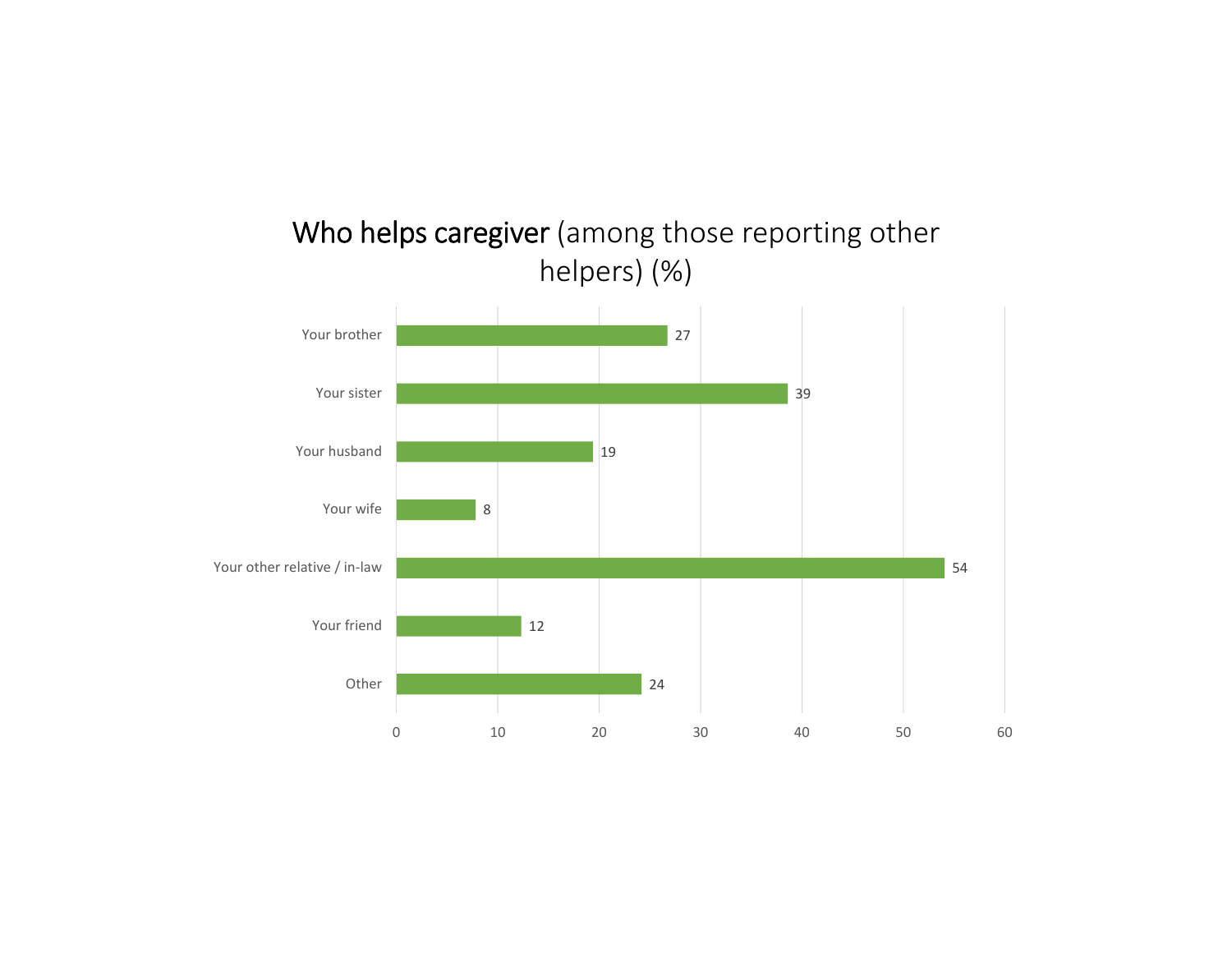#### Shared Caregiving Context